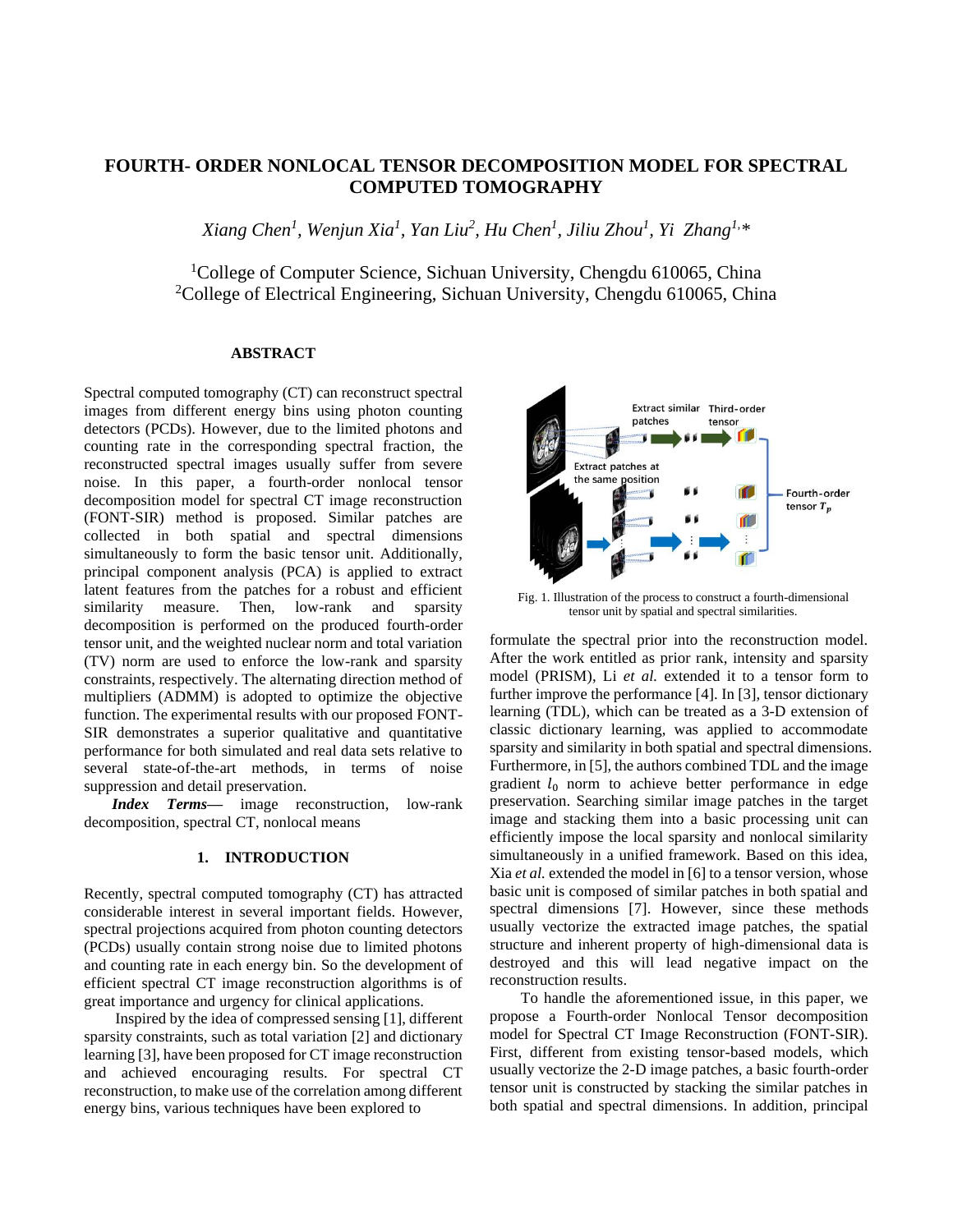component analysis (PCA) is applied to search the similar patches efficiently and robustly [8]. Then low-rank and sparse decomposition is applied to the constructed fourthorder tensor and weighted nuclear norm and total variation norm are respectively adopted to impose the low rank and sparse constraints. Finally, the alternating direction method of multipliers (ADMM) is employed to solve the proposed model.

The rest of the paper is organized as follows. In section 2, the proposed FONT-SIR model and its numerical scheme are presented. Experimental results are given in Section IV and we conclude this paper in the last section.

#### **2. METHODOLOGY**

In this paper, the proposed spectral CT reconstruction model FONT-SIR can be formulated as

$$
\min_{\chi} \frac{1}{2} \|A(\chi) - \zeta\|^2 + \lambda Reg(\chi),\tag{1}
$$

where  $\chi \in R^{N_h \times N_w \times N_s}$  denotes the spectral CT images as a three-order tensor and  $N_s$  is the number of energy bins.  $N_h$ and  $N_w$  are the image height and width, respectively.  $\zeta \in$  $R^{N_d \times N_v \times N_s}$  is the measured data, where  $N_d$  and  $N_w$  are the numbers of detectors and projection views, respectively.  $A(\cdot)$ represents the generalized version of the system matrix for tensors,  $Reg(\cdot)$  represents the regularization term, and  $\lambda$  is the weighting parameter.

In this work, nonlocal self-similarity in the image is exploited to assist the reconstruction. First, the initial image is obtained by filtered back-projection (FBP). Since the image of the higher energy bin usually has low noise level, the image from the highest energy bin is used as the reference image  $X_{ini}$ . Second,  $N_{num}$  similar patches with size of  $N_p \times N_p$  are collected from a  $W \times W$  window. Normally, Euclidean distance is employed as the similarity measure. However, it suffers from two main shortcomings: heavy computational costs and inaccurate results once the patches are contaminated by noise and artifacts. To conquer these obstacles, PCA is applied on the patches involved in the comparison. The computation of Euclidean distance directly with the patches is replaced with the projections of patches onto a lower dimensional subspace implemented by PCA. Then, we stack the  $N_{num}$  patches into a third-order tensor. Finally, by extracting the third-order tensors in the same locations from all energy bins,  $T_p \in R^{N_p \times N_p \times N_{num} \times N_s}$  is obtained. Suppose totally  $P$  tensors are collected, the tensor extraction process can be formulated as

$$
T_p = GT_p(\chi), p = 1, 2, ..., P
$$
 (2)

where  $GT_p(\cdot)$  stands for the tensor extraction operator and p denotes the specific position in the image. The procedure to construct  $T_n$  is illustrated in Fig. 1. Once we have all  $T_n$ , we can decompose  $T_p$  into the low-rank component  $L_p$  and sparse component  $S_p$ , respectively. In order to obtain  $L_p$  and  $S_p$ , the minimization problem can be formulated as

$$
min_{L_p, S_p} \lambda_1 ||L_p||_{w,*} + \lambda_2 ||\nabla S_p||_1, \qquad s.t. \ T_p = L_p + S_p \tag{3}
$$

TABLE 1: Main Steps of the FONT-SIR Algorithm

FONT-SIR algorithm **INPUT:**  $A, \zeta, \rho, \lambda_1, \lambda_2, N_{num}, N_p, W;$ **Initiation:**

Extract patches from the FBP result  $\chi_0$  to construct the basic fourthorder tensor unit  $T_{P_{p=1}}^P$ .

**While not meet the stop criterion:**

**For** p=1, 2, ..., *P*  $R_p^n = GT_p(\chi^n),$  $L_p^{n+1} = argmin_{L_p} \lambda_1 ||L_p||_{w,*} + \rho/2 ||(T_p^n - S_p^n) - L_p||^2$  $S_p^{n+1} = argmin_{S_p} \lambda_2 ||\nabla S_p||_1 + \rho/2 ||(T_p^n - L_p^{n+1}) - S_p||^2,$  **End for**  $\chi^{n+1} = argmin_{\chi} 1/2||A(\chi) - \zeta||^2 + \sum_{p=1}^p \rho/2||T_p - L_p^{n+1} \left\| S_p^{n+1} \right\|^2$ ,  $n=n+1$ **End While**

where  $\lambda_1$  and  $\lambda_2$  are the balancing parameters. By combining Eq. (1) and (3), the minimization problem can be formulated as

$$
min_{\chi} \frac{1}{2} ||A(\chi) - \zeta||^2 + \sum_{p=1}^P (\lambda_1 ||L_p||_{w,*} + \lambda_2 ||\nabla S_p||_1)_{(4)}
$$
  
s.  $t. T_p = GT_p(\chi) = L_p + S_p$ .

The minimization problem in Eq. (4) can be solved using ADMM. The augmented Lagrange form of Eq. (4) can be decomposed into the following sub-problems:

$$
L_p^{n+1} = argmin_{L_p} \lambda_1 ||L_p||_{w,*} + \frac{\rho}{2} ||(T_p^n - S_p^n) - L_p||^2, (5)
$$
  
\n
$$
S_p^{n+1} = argmin_{S_p} \lambda_2 ||\nabla S_p||_1 + \frac{\rho}{2} ||(T_p^n - L_p^{n+1}) - S_p||^2, (6)
$$
  
\n
$$
\chi^{n+1} = argmin_{\chi} \frac{1}{2} ||A(\chi) - \zeta||^2 +
$$

$$
\sum_{p=1}^{1} \frac{\rho}{2} ||T_p - L_p^{n+1} - S_p^{n+1}||^2.
$$

We define  $\Omega_k = \text{unfold}_k(T_p^n - S_p^n)$ , where  $\text{unfold}_k(\cdot)$ represents the operator to unfold the tensor  $(T_p^n - S_p^n)$  along the  $k$ -th mode. Then Eq. (5) can be solved as

$$
L_p^{n+1} = \frac{1}{4} \sum_{k=1}^{4} \text{fold}_k \left( \sum_i f(\sigma_i^k) u_i^k (v_i^k)^T \right)
$$
(8)

where  $\sigma_i^k$ ,  $u_i^k$  and  $v_i^k$  are the singular value and vectors of  $\Omega_k$ obtained using singular value decomposition (SVD).  $\text{fold}_k(\cdot)$ denotes the inverse operator of unfold $_k(\cdot)$  to reform the tensor unit. Following the definition of weighted nuclear norm in [9], we have

$$
f(\sigma_i^k) = \begin{cases} 0, & if & c_2 < 0, \\ \frac{c_1 + \sqrt{c_2}}{2}, & if & c_2 \ge 0, \end{cases}
$$
(9)

where  $c_1 = \sigma_i - \epsilon$  and  $c_2 = (\sigma_i + \epsilon)^2 - 4C$ . Please refer [9] for more details.

Eq. (6) can be solved by Chambolle projection algorithm [10] as

$$
(S_p^{n+1})^m = \xi^m - \mu \operatorname{div} q,\tag{10}
$$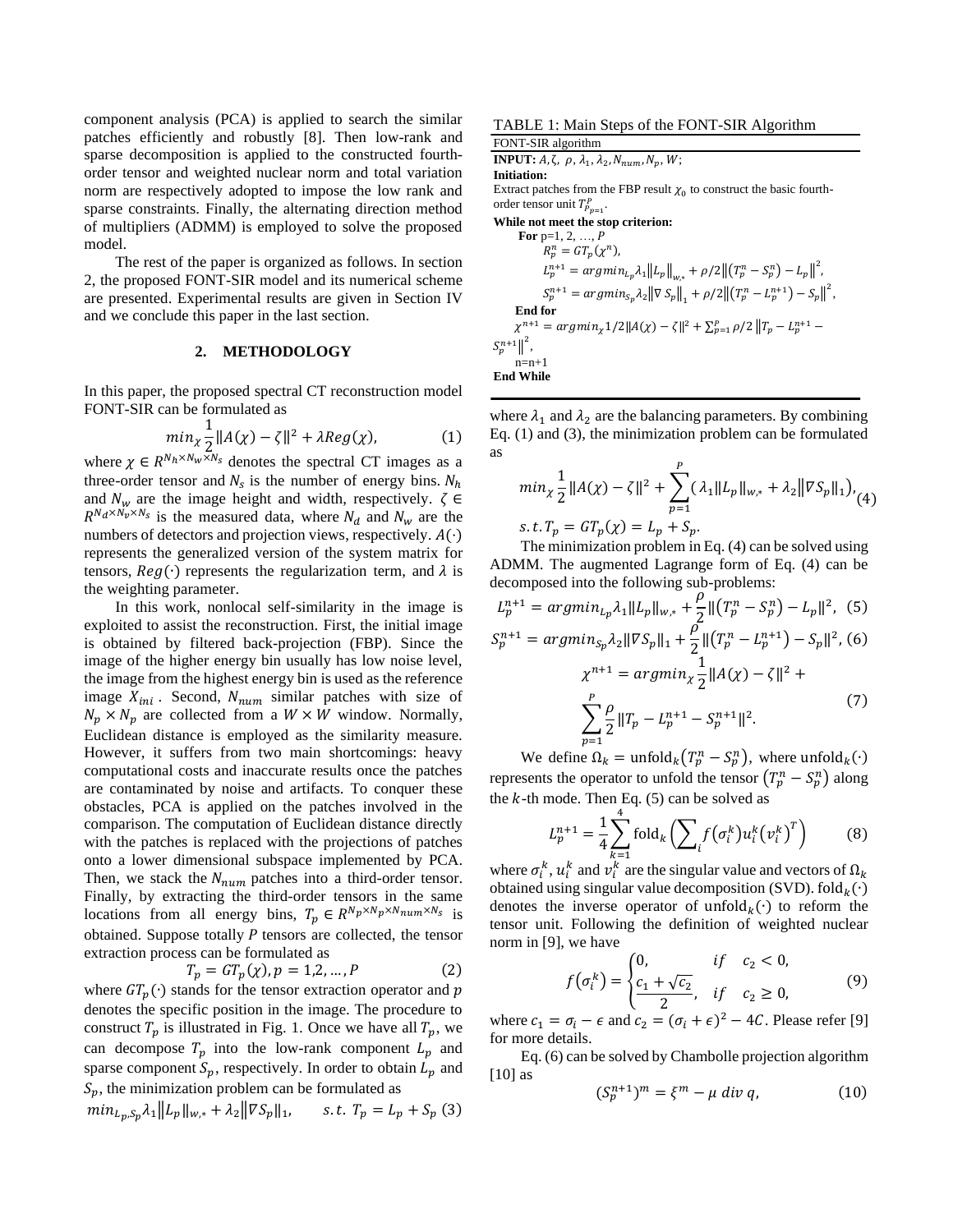where  $\xi^m$  and  $(S_p^{n+1})^m$  are the m-th slice of  $(T_p^n - L_p^{n+1})$ and  $S_p^{n+1}$  along the 3-rd dimension respectively.  $\mu$  is set to  $\lambda_2$   $\beta$  in this paper.  $q$  is computed as the following formula

$$
q_{i,j,r}^{t+1} = \frac{q_{i,j,r}^t + \tau(\nabla(\text{div } q^t - \xi^m/\mu))_{i,j,r}}{1 + \tau|\nabla(\text{div } q^t - \xi^m/\mu)|_{i,j,r}} \tag{11}
$$

where  $div$  denotes the divergence operator and  $\tau$  is the step size.  $i$ ,  $j$ , and  $r$  represent the indices of the 1-st, 2-nd and 4th dimension of the tensor, respectively. Once we obtain each  $(S_p^{n+1})^m$  with Eq. (10),  $S_p^{n+1}$  can be constructed by stacking all the  $(S_p^{n+1})^m$ .

Once we obtain  $L_p^{n+1}$  and  $S_p^{n+1}$ , the unit  $T_p^{n+1} = L_p^{n+1}$  +  $S_p^{n+1}$  can be put back to its original position in the image using a general average strategy to form  $\tilde{\chi}^{n+1}$  and Eq. (7) is rewritten as

$$
min_{\chi} \frac{1}{2} ||A(\chi) - \zeta||^2 + \sum_{p=1}^{P} \frac{\rho}{2} ||GT_p(\chi - \tilde{\chi}^{n+1})||^2.
$$
 (12)

The problem of (12) is convex, which can be solved using conjugate gradient algorithm as

$$
A^{T}(A(\chi)) + \rho \sum_{p}^{P} G T_{p}^{T} (GT_{p}(\chi))
$$
  
=  $A^{T}(\zeta) + \rho \sum_{p}^{P} GT_{p}^{T} (GT_{p}(\tilde{\chi}^{n+1}))$  (13)

where  $A^T(\cdot)$  and  $GT_p^T(\cdot)$  stand for the transposes of  $A(\cdot)$  and  $GT_p(\cdot)$ , respectively. Since both  $A(\cdot)$  and  $GT_p(\cdot)$  are linear operators, Eq. (13) is a linear problem, which can be solved by conjugate gradient algorithm. The flowchart of tour method is summarized in Table 1.

# **3. EXPERIMENT AND RESULTS**

To validate the performance of the proposed method, both simulated clinical and real data were included in our experiments.

The simulated clinical images were initially obtained using GE Discovery dual-energy CT 750 HD scanner. Virtual monochromic images with size of 256×256 from five different energy bins from 60 to 100keV with every 10 keV increment were produced using GE software. The distance between the scanner rotation center and X-ray source was set to 50 mm. The distance between the radiation detector and Xray source was set to 100 mm. The detector, whose length was set to 50 mm, was modeled as straight line array with 512 bins. The area of image array covered  $20\times20$  mm<sup>2</sup>. Sparseview data was used to verify the performance of the proposed FONT-SIR method. 65 views evenly distributed over 360° were chosen. In addition, in order to verify the robustness for low-dose CT reconstruction, following the method in [11], Poisson and electronic noise were added to the simulated projection data.



Fig. 2. The results of different methods with simulated noisy abdominal data. There are the results of 80keV energy bin of different methods. The display window is [−160, 240] HU.

The real data was scanned from a mouse injected with gold nanoparticles (GNP). The projection data were acquired by a MARS micro-CT with Medipix MXR CdTe detector. Its X-ray source had a minimum focal spot of 75μm and worked at 120kVp and 175mA. The distance between the X-ray source and the center of rotation was 158 mm. The distance between the X-ray source and the detector was 255 mm. There were totally 512 detector elements with a length of 0.11 mm, and the FOV was 9.21 mm. The X-ray source was divided into 13 energy bins totally. The image size is  $256\times256$ , which covers  $18.41\times18.41$  mm<sup>2</sup>. Meanwhile, only 60 views of data from totally 371 views were involved to verify the effectiveness of the method.

In our experiments, we empirically set  $\rho = 1 \times$ 10<sup>5</sup>, ,  $\lambda_1$ =500,  $\lambda_2$ =40, *W*=11, *N<sub>p</sub>*=6,  $\tau$ =0.125 and *N*<sub>num</sub> = 12. The stride for patch extraction was set to 3. The values of  $\epsilon$  and C were set to 1 × 10<sup>-10</sup> and  $\sqrt{2N_{num}}$ . The numbers of iterations for the simulated and real data studies were set to 300 and 30, respectively. Root mean square error (RMSE) and structural similarity index measure (SSIM) were adopted for quantitative assessment. Four state-of-the-art methods, including TV [2], tPRISM [4],  $l_0$ TDL [5] and ASSIST [7] were included for comparison.

#### **3.1. Results on Simulated Data**

The results of a noisy abdominal slice using different methods are shown in Fig. 2. The images from 80keV are chosen for comparison. A region of interest (ROI) located in the upper right of the image is magnified for better visualization. The red arrow indicates the location containing features revealed differently by the competing methods. It can be seen that although TV can remove most noise and artifacts, some details are blurred and there are obvious